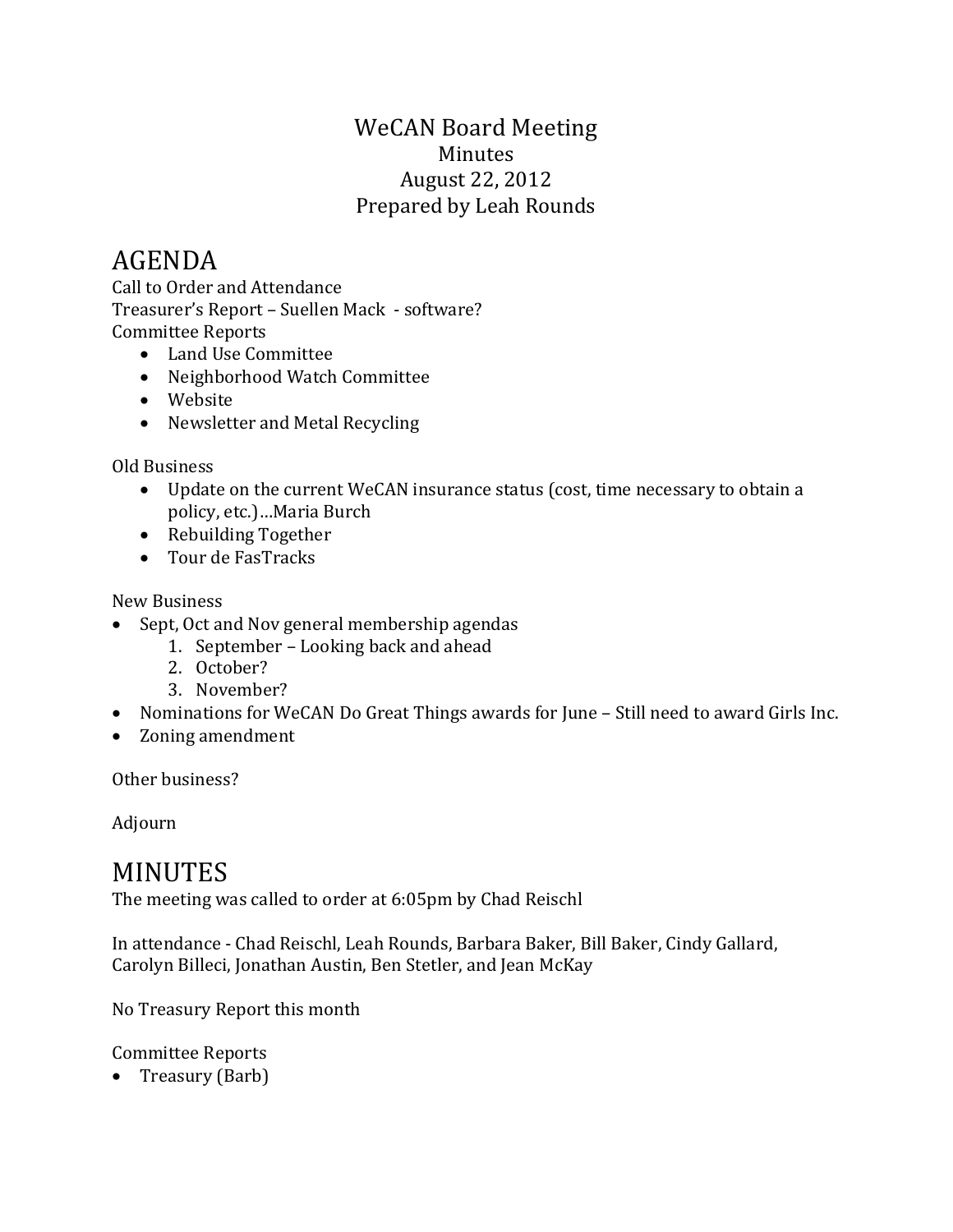- o Software is being set up by Dick Bishop (an accountant in the neighborhood) to keep track of WeCAN's accounts. Whoever does the data entry must have a computer compatible with QuickBooks. Cindy and Dave will be set-up with the software, but there will be a backlog of account information to make-up on and that will take some time.
- Land Use (Jonathan)
	- o A letter is being put together to send to the used car lots along Colfax. A friendly and positive statement from the WeCAN Board (with Jonathan as the contact person) reminding them of the neighborhood rules and considerations.
- Neighborhood Watch (Carolyn)
	- o The Cop Shop is still in need of filing cabinets, shelving, desks, etc. Jude of Confluence had several filing cabinets and one metal desk he could donate
	- o The grand opening for the Cop Shop will be Tuesday September 18, time TBD. District 1 will be present and have been asked to bring the canine unit, SWAT, mobile command, etc. This information needs to go in September's newsletter
	- o A few new volunteers have signed up to help at the Cop Shop
	- o Cop Shop is drafting a letter to WeCAN to ask for the formal financial contribution. There is currently about \$300 in the account for office supplies, opening day, etc.
- Newsletters and Metal Recycling (Bill)
	- o Lost a long-time and reliable carrier recently, he had a large route and need a replacement carrier. An email blast will be sent out asking for volunteers.
	- o Metal recycling has been down a bit (due to a price decrease in scrap and it being summer and people out of town), and currently not making quite enough money to cover the costs of newsletters.

Old Business

- Rebuilding Together (Barb) Their project manager left and they didn't get the HUD funding they were hoping for, so West Colfax will have to go on the project list for next year. Approximately \$550 was raised at the garage sale for this project, the question of where that money should go now. Knows of a few seniors in the neighborhood that need small odd jobs done around the house. We can put the money towards small projects like these, or roll the money over for a Rebuilding Together project next year. WeCAN will likely play a roll in helping Rebuilding Together next year with the paperwork, etc. in hopes that this project will be back next year.
- WeCAN's Pop-up picnic will be Sunday Sept. 16 at Nettie Moore Park on 12<sup>th</sup> and Utica from 11:30-1:30pm; the new community garden should be complete by then. It is part of a citywide Pop-Up Picnic to promote slowing down, eating real food, and building a community. Jude of Confluence will provide music. WeCAN will provide some food and drinks
- Tour de FasTracks is happening Saturday, September 15. It is a bike ride along the West corridor that will start at Oak and end at the Fed/Dec station with a BBQ. WeCAN will be hosting a table at the Perry station from 8:30-12 and has \$200 budgeted for lemonade, candy, raffle tickets, raffle prizes, etc. The Set Free Church has offered to help as a water supply station. Still a need for volunteers to man the Perry station. Bill and Barb offered to help with set-up, Jonathan with wrap-up, Jean to help sometime in